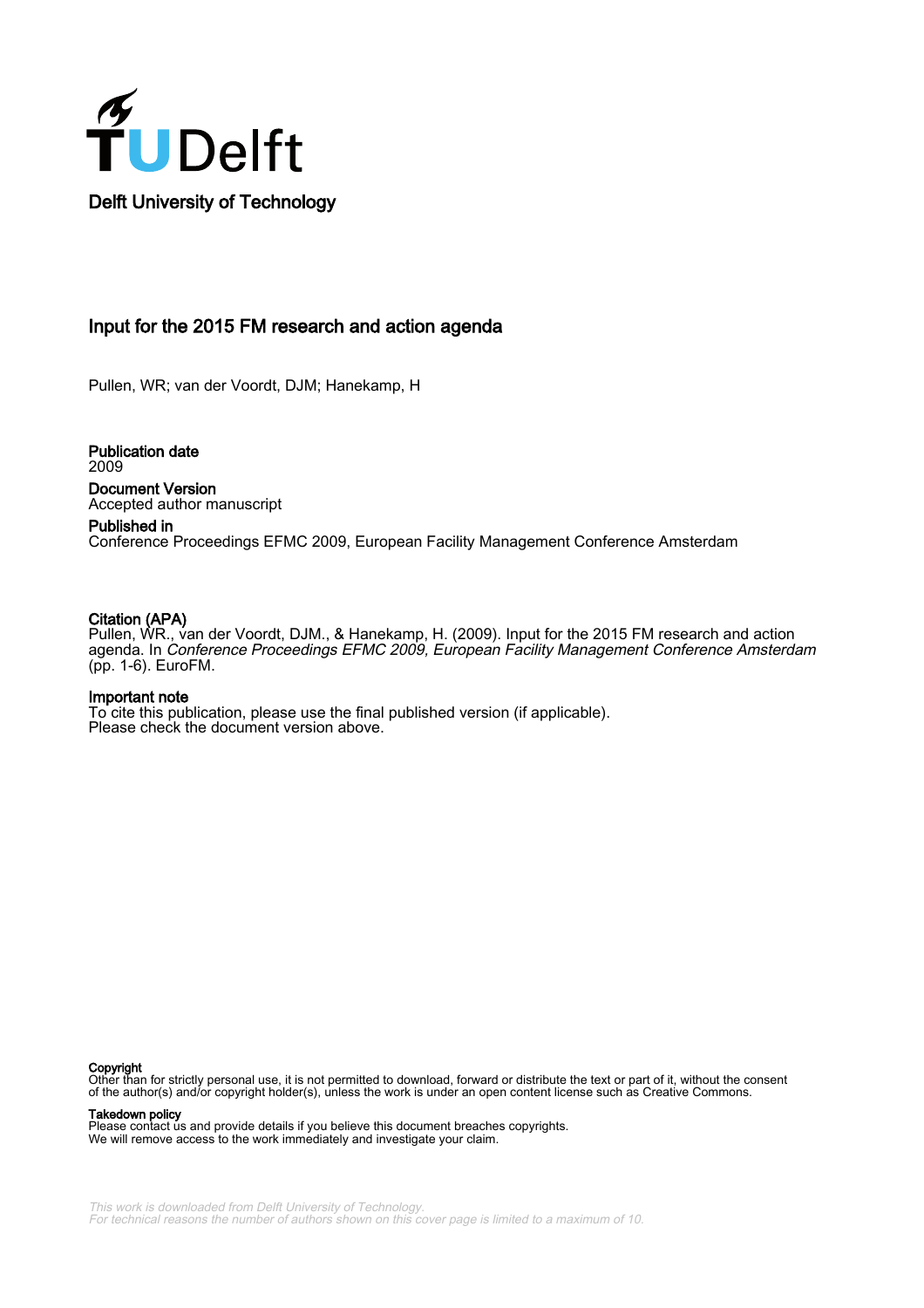# **Input for the 2015 FM Research and Action Agenda**

Wim R. Pullen Center for People and Buildings, Delft. E: w.r.pullen@tudelft.nl; W: www.cfpb.nl

Theo J.M. van der Voordt Delft University of Technology, Faculty of Architecture, Department of Real Estate & Housing E: D.J.M.vander Voordt; W: www.re-h.nl

Jaap Hanekamp HAN Research Zoetermeer. E: hjaap@xs4all.nl

# **Abstract**

One of the aims of EFMC 2009 is to develop a research agenda and action plan for Facility Management (FM) with a time horizon of at least five to seven years. In order to collect input for this agenda, the Delft Center for People and Buildings organised a number of round-table discussions with representatives of professional FM journals, FM professionals and academics. A wide variety of subjects were covered. Some of these subjects came up in almost all sessions, such as sustainability, the changing role of facility managers and facility management (from operational to strategic, from cost efficiency to added value), corporate social responsibility and FM education. Furthermore all papers that have been submitted to the EFMC 2009 research symposium have been analysed with regard to the research questions and proposed next steps. The papers show that we share one world with different problems that need joint efforts to deliver sustainable (durable) solutions. The present paper discusses a number of shared problems and challenges against the background of the key themes of EFFM 2008 - 2009. The findings from the round table discussions and the cross paper analysis have been translated in building blocks for the 2015 FM Research and Action Agenda. This agenda challenges the FM community to integrate knowledge from different research programs and projects and to get more synergy out of it, with as a final aim to contribute to sustainable solutions of societal problems, to build up a sound "evidence based" FM body of knowledge and to work on new research methods.

# **Introduction**

A number of interesting themes were discussed at the  $7<sup>th</sup>$  EuroFM Research Symposium during EFMC 2008, including usability (concepts, theory and methods, case studies, future developments), sustainability, added value of FM, value analysis, workplace management, FM processes, FM benchmarking and FM context. Usability was defined as a combination of efficiency, effectiveness and satisfaction or positive experiences. At the beginning of the symposium, one of the organisers, Keith Alexander, noticed that FM research mainly *followed* practical application. He made a case for developing FM as a scientific discipline in order to promote evidence-based FM in practice. At the same time, FM research should respond to the need for real-world, people-centred and actionoriented concepts and tools so that facility managers can act as 'reflective practitioners'. According to Keith Alexander, it is important to take into account the context-specificity and cultural sensitivity of FM. As such, his presentation demonstrated the need to link theory to practice, not only ex post but in particular *ex ante, before* FM actions are conducted. This pro-active approach was also discussed during a plenary session of the Business Conference, when a number of board members of umbrella organisations presented key challenges and goals for the future agenda of FM. The participants came up with a long list that included sustainability, FM strategies linking FM to business strategies and added value, risk management, change management, education in FM, standardisation and procurement, and services 'across the borders'.

A comparison of the key topics of EFMC 2009 and EFMC 2009 shows both continuity and change of subjects (Table 1). The main themes of the EFMC 2009 Business Conference and the topics of interest of the EFMC 2009 Research Symposium include similarities and dissimilarities as well (Table 2). The issues clearly show the diversity and complexity of FM. All these issues are worthy of international study and summary in a state-of-the-art report.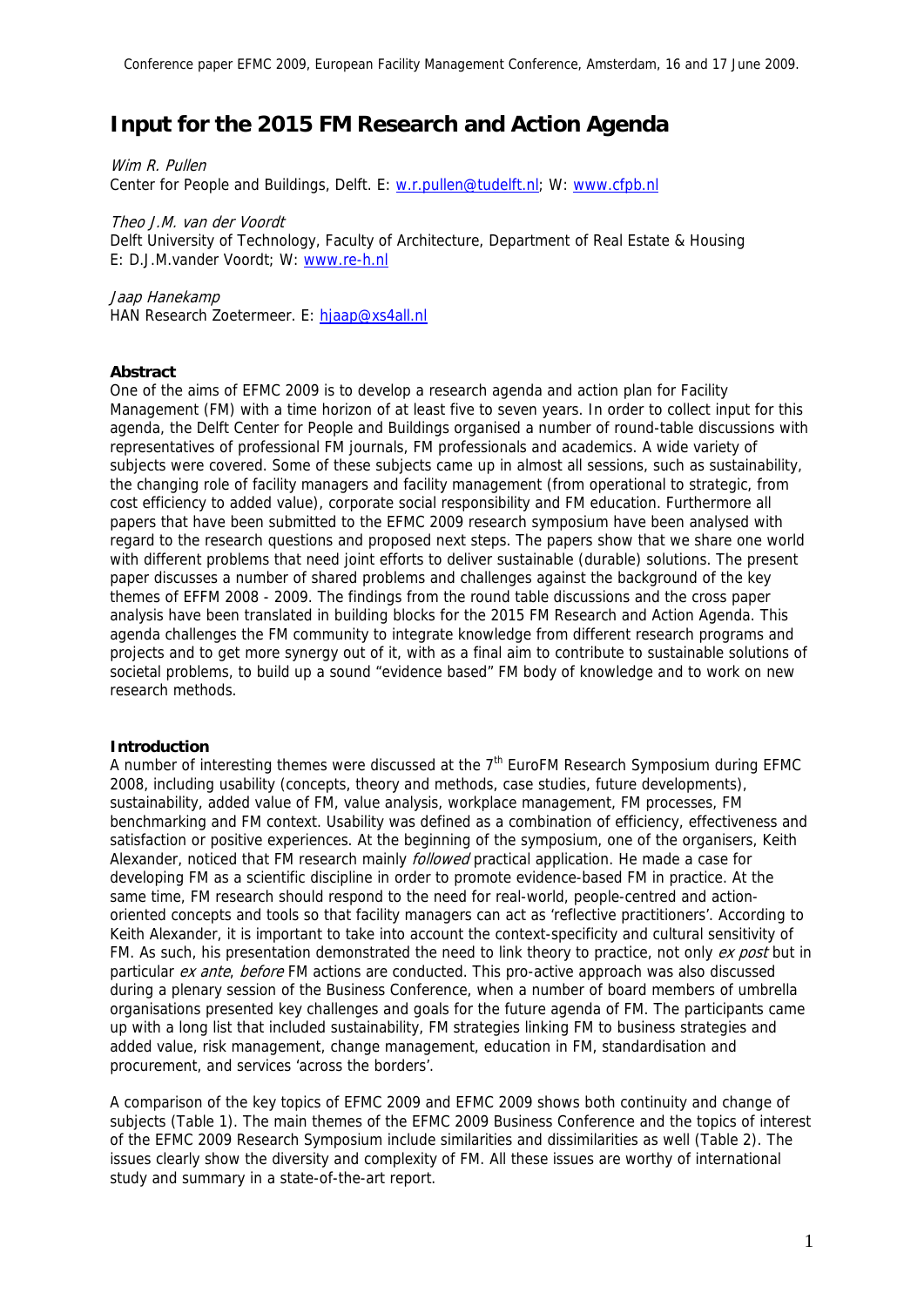| Table 1: Key topics of EFMC 2008 and EFMC 2009 (underlined $=$ same as in 2008) |  |
|---------------------------------------------------------------------------------|--|
|---------------------------------------------------------------------------------|--|

| <b>EFMC 2008</b>                                    | <b>EFMC 2009</b>                                       |  |
|-----------------------------------------------------|--------------------------------------------------------|--|
| Facility Management: adding value to core business. | One world, different problems – joint efforts,         |  |
| Strategies - Opportunities - Functionality          | sustainable solutions!                                 |  |
| Strategies in a Global World                        | FM Strategies in a Global World<br>٠                   |  |
| Change Management and Process Orientation           | Partnership Across Borders<br>٠                        |  |
| Adding Business Value and the Economics of FM       | (Re-) Defining Core Business of FM: FM Adding<br>٠     |  |
| <b>Business Continuity and Risk Management</b><br>٠ | <b>Value to Core Business</b>                          |  |
| Sustainability and Energy Management                | Life Cycle Management<br>٠                             |  |
| Customer Services and Quality Management            | The Economics of FM<br>٠                               |  |
| Future Developments: Business and Technology        | Sustainability and Energy Management                   |  |
| Trends                                              | Future Developments and Innovation in FM               |  |
| Partnership across Borders<br>$\bullet$             | <b>Business Processes and Technology Trends</b><br>٠   |  |
| Workplace Management                                | Facility Operations: Usability, Customer Services<br>٠ |  |
| Usability                                           | and Management                                         |  |
|                                                     | <b>Workplace Trends</b>                                |  |

Table 2: Issues in the EFMC 2009 Call for Papers

| Main themes of the Business Conference                      | Topics of Interest of the Research                  |
|-------------------------------------------------------------|-----------------------------------------------------|
|                                                             | Symposium                                           |
| Strategic FM and FM Strategies in a Global World            | Workplace management<br>$\bullet$                   |
| (Re-) Defining Core Business of FM: FM Adding Value to      | Spatial layout<br>٠                                 |
| Core Business                                               | Usability<br>$\bullet$                              |
| The Economics of FM                                         | User participation<br>$\bullet$                     |
| Sustainability and Energy Management                        | Service performance measurement<br>٠                |
| Facility Services: Usability, Customer Services and Quality | Service driven innovation<br>٠                      |
| Management                                                  | Sustainability and durability<br>$\bullet$          |
| Future Developments and Innovation in FM: Business          | Value chain and added value of FM<br>$\bullet$      |
| Processes and Technology Trends                             | Real estate governance<br>٠                         |
| Partnership Across Borders                                  | Policies in FM<br>٠                                 |
| Workplace/Workspace Management and "Lifeplace"              | Social aspects of workplace innovation<br>$\bullet$ |
| Management                                                  | Linking HRM with FM<br>$\bullet$                    |
| Life Cycle Management: The link between Construction,       |                                                     |
| Real Estate Management and FM?                              |                                                     |
| FM and Corporate Social Responsibility                      |                                                     |
| Intelligent Building                                        |                                                     |

However, in order to deliver sound empirically tested theories, business cases, best practices and decision support tools on different levels (strategic, tactical, operational) there is a need for focus and longitudinal studies in depth and more interaction between researchers and practitioners. For this reason all contributors to EFMC 2009 have been asked for their ideas about the future FM Agenda 2015.

# **The FM 2015 Research Agenda: methods for data collection**

To get an idea of priorities in the current and future research agenda, we took two steps:

- We organised three round-table talks with editors of professional FM journals in the Netherlands and FM and Real Estate managers from public and private organisations.
- We analysed all papers that were contributed to the 8<sup>th</sup> research symposium at EFMC 2009.

First, the findings will be discussed separately. Second, we will compare the findings from both steps in search of similarities and dissimilarities. Finally we present our reflections and conclusions and give some recommendations for the 2015 FM Research and Action agenda.

# **Dutch input from round table talks**

The assignment to brainstorm about the future of FM is far from simple. After all, developments are notoriously difficult to predict. Ten years ago, who could ever have imagined that mobile phone technology would make such a developmental leap forward? Who could have foreseen the rise and fall of courtesy services for employees such as in-house barbers and grocery delivery services?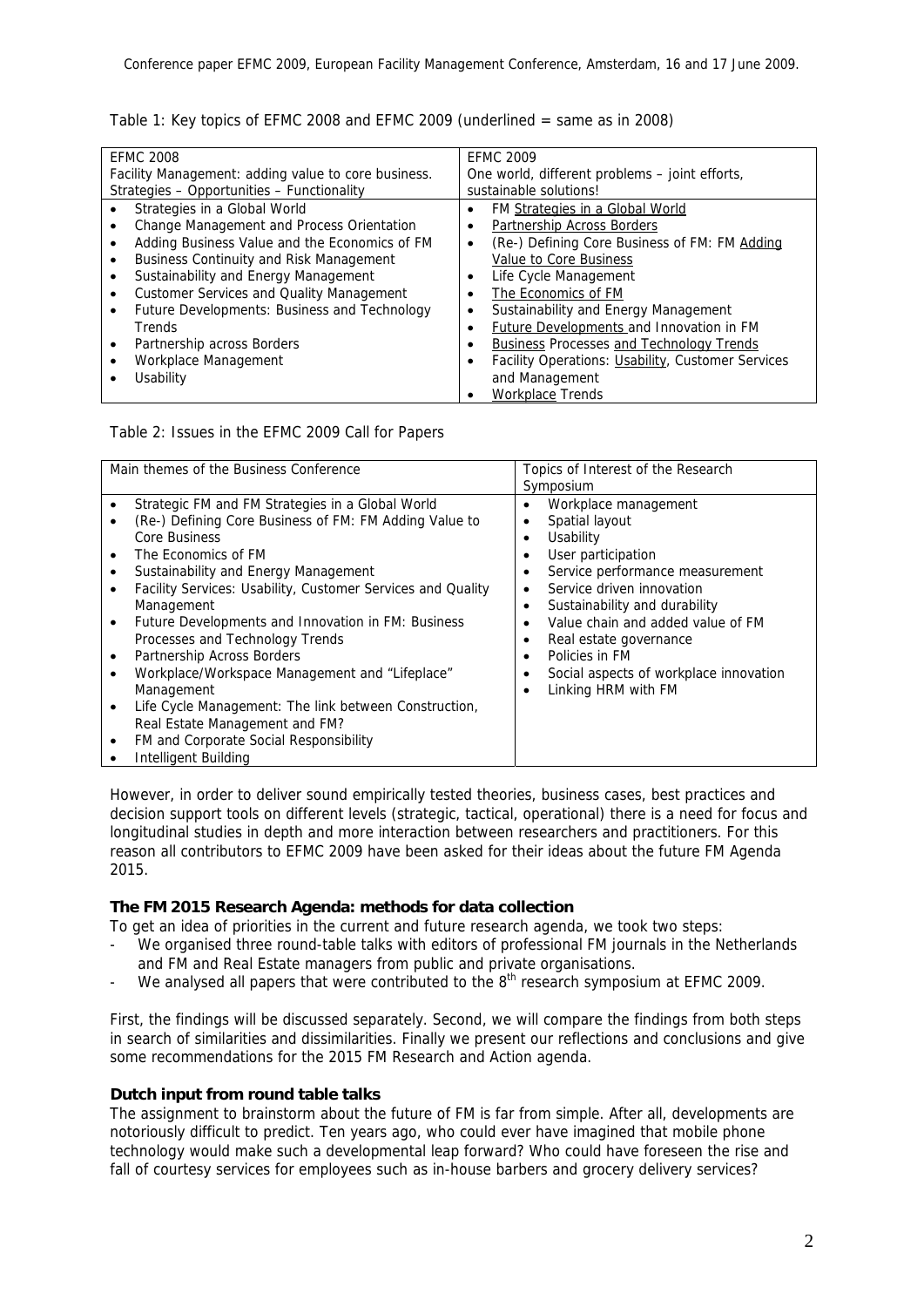Nevertheless, uncertainty about the future did not prevent round-table participants from rising enthusiastically to the challenge. The following topics are just a selection of the many issues that arose during the discussions.

#### The changing role of the facility manager

According to the round-table participants, the current shift in focus from operations towards strategy will continue. While cost efficiency remains crucial, the drive to develop added value is every bit as important. This can be accomplished by using facilities to improve employee welfare and bolster the image of the company or organisation (setting the tone by means of building design and furnishings), as well as PR, marketing and operating results. Conceptual thinking and thinking in terms of the potential added value of FM are both gaining ground. However, a greater focus on strategic thinking must not come at the expense of timely and effective action on an operational level. The move toward more strategic operations requires facility managers to take a different approach, and to have deeper and more wide-ranging skills and expertise. They must be able to bring FM to the CEO's attention, ask critical questions and be persistent even to the point of making a nuisance of themselves if necessary. Facility managers are constantly under pressure to satisfy conflicting demands. How can they reconcile the demands of both internal and external clients while also respecting the reigning social norms? How can they meet ever-increasing expectations regarding the quality and speed with which facilities, services and resources are provided, the price/performance ratio, sustainability, etc? How can facility managers achieve the ideal balance between centralisation and decentralisation, ensuring that the potential benefits of centralisation (economy and efficiency) are not lost as a result of the greater distance between FM and the primary process? And how can they simultaneously ensure excellent quality of service (employee satisfaction), sufficient performance of products and services, and 'willingness to pay'? These are all important issues that must be addressed by FM training programmes.

While facility managers carry a degree of a responsibility for defining and expanding the framework within which they operate, the round-table participants agreed that the primary responsibility for establishing clear decision frameworks should lie with management. It goes without saying that these frameworks must leave sufficient room for creativity. One major point of discussion is the relationship between FM and other disciplines, particularly Real Estate. Another concern is finding an appropriate balance between rational decision-making and management on the basis of emotion, and between 'hard' and 'soft' factors. Anglo-Saxon performance models such as the Balanced Scorecard devote a great deal of attention to increasing productivity, but leave little room for indicators of security and welfare. One interesting avenue for further research is the degree of context-sensitivity of the contribution made by FM, such as the extent to which it is affected by corporate culture. Research into a typology of corporate cultures could shed more light on this issue. Another interesting topic for further research is the delineation of the differing responsibilities of owners and facility managers.

#### Switching between scales: object and portfolio

Large organisations tend to require the use of many different buildings. In order to manage facilities effectively at the portfolio level, reliable data is needed. Often, however, this is not a priority. Many organizations lack a clear picture of their portfolio as a whole. Data is often lost in the course of mergers. Strategic concerns are also still undervalued. When it comes to business economics, cost reduction is always an important goal, but employee satisfaction and engagement are just as critical. In order to remain in touch with the needs and desires of their employees, some firms make use of Global Engagement Surveys and pre-move and post-move surveys. The resulting data provide a rich source from which more general conclusions can be drawn. It is important for umbrella organizations to make this data more widely available. Further points of consideration for the future include change management, expectation management, the identification and dissemination of best practices regarding cost efficiency and the quality of the workplace environment, and the facilitation of communication between FM and RE on both the portfolio level (more strategic) and the local level (everyday practice).

#### **Sustainability**

The theme of sustainability is at the top of everyone's list. Sustainability isn't just about the *planet* (green buildings, energy efficiency, and other environmental issues), but also about people (wellbeing), *profit* (costs and revenues; economic issues) and *project* (how to go about achieving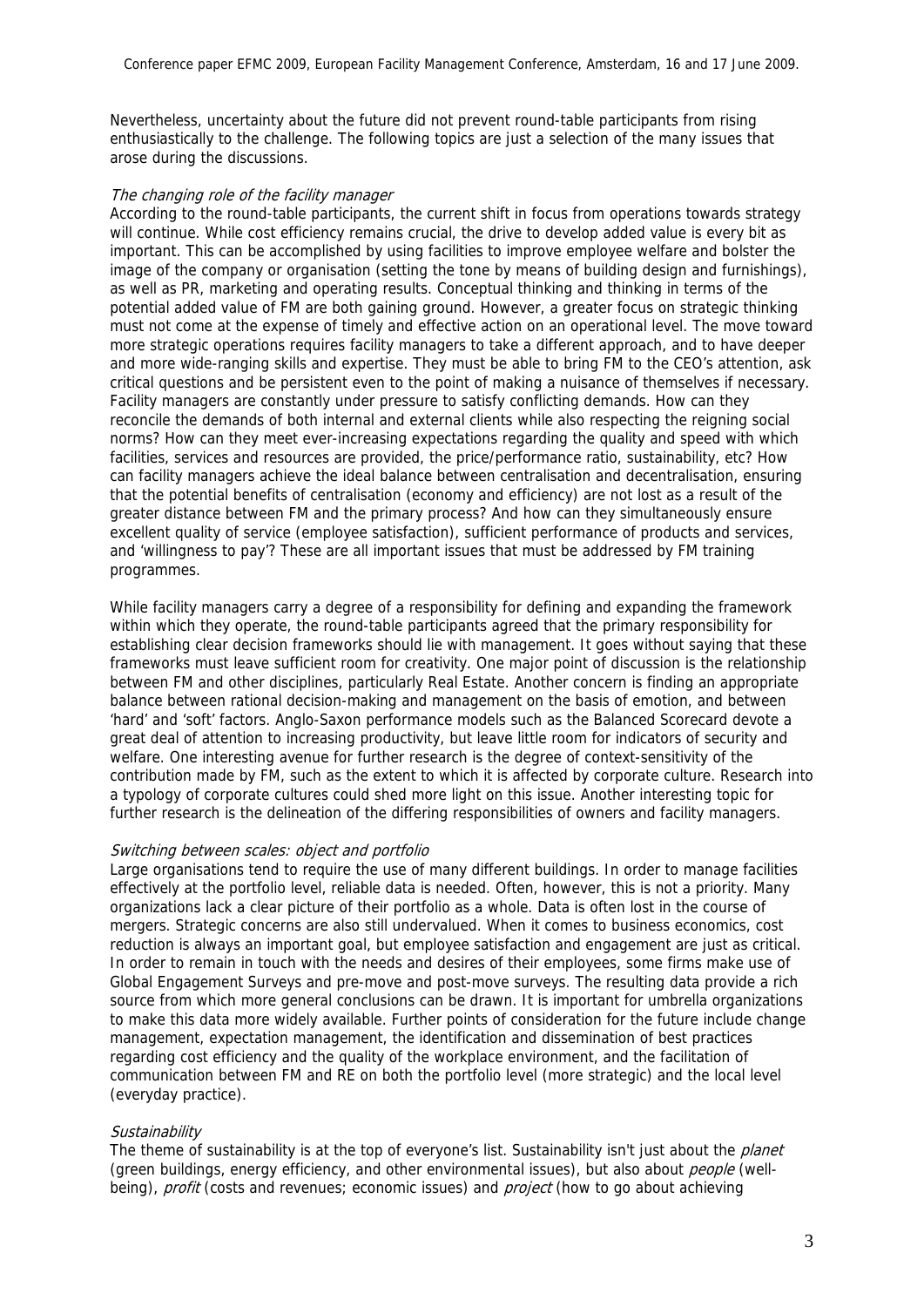sustainability). In practice, sustainability is often paid lip service but is ultimately assigned a low priority. This represents a major challenge for facility managers. How can they ensure that sustainability receives a place on the FM agenda? How can they translate the abstract concept of sustainability into concrete measures? Is it wise to link public interest to business ethics? How can facility managers ensure that the concept of sustainability is firmly embedded in all levels of the organisation, from high to low? How can they measure whether or not objectives such as reducing  $CO<sub>2</sub>$  emissions by 40% or becoming 'climate neutral' have been achieved, and how can they be sure which measures have led to these successes? Modern technology, such as the use of sensors, and clear communication about achievements ('we're the most energy-efficient department') are important tools for monitoring progress and encouraging staff to change their habits. In order to achieve 'quick wins', it may be wise to begin with small, easily-achievable matters, such as arranging for environmentally-friendly catering. Many people are rather sceptical about the hype surrounding the 'Cradle to Cradle' concept, feeling that it is primarily a marketing angle. When it comes to sustainability, attractive design and the ability to use a space for a wide range of functions seems to be at least as important as energy efficiency and environmentally-friendly material choices.

A related theme (which is also relevant in other areas) is the importance of reducing commuter traffic, such as by encouraging telecommuting. Why has telecommuting been so slow to catch on? Why do managers find it so difficult to assess performance based on output? How are business training programmes addressing the issue? What motivates people's behaviour? Should we not be moving toward performance-based contracts and benefits packages negotiated on an individual basis? The education and healthcare sectors seem to be ahead of the business sector in this respect, likely because facility managers are closer to the primary process and are more accustomed to viewing users as clients. Again, this raises a number of questions, such as who bears primary responsibility for making better choices, what is the role of FM in this process, and how best to coordinate efforts with HRM.

#### Corporate social responsibility

Along with the current shift in focus from cost efficiency toward the added value of FM for the organisation, there has been increasing interest in the social impact of FM and Real Estate. This new interest is part of an emerging trend toward corporate social responsibility. But what exactly is corporate social responsibility? How is it put into practice? Is it just another example of smart marketing? In order to demystify the concept, there is a need for well structured and carefully designed case studies that measure the meaning and objectives of corporate social responsibility and investigates the actual effects of the organisation's policy and interventions. Journals can play an important role in this process by publishing systematic descriptions of good examples of corporate social responsibility, as well as reflections on projects made by a panel of experts. How are trade-offs made between short-term objectives (profit), employee preferences and requirements, and long-term social goals such as business continuity and sustainability? How to achieve a win-win situation? Who decides what is successful, and how can success be measured? What is the role of professional associations in this process? The development of business cases can help to further awareness and rational decision-making. In this context, it is important to reflect on what an organisation and its buildings can do for the surrounding neighbourhood or city and vice versa. How can FM make a positive contribution to the quality of public spaces and help to strengthen social cohesion in the neighbourhood? What options are available for facility sharing? One intriguing possibility is the transformation of office parks and industrial estates into multi-purpose areas – a kind of 'corporate campus' – in a return to integrated living, working and shopping facilities. What would be the added value of this type of arrangement for a company or organisation and its employees, and what role does the facility manager have to play? What FM arrangements are needed to effectively support selfemployed persons who work from home?

#### Building for the future

Another concept related to sustainability that is also of great economic importance is the design and construction of multi-purpose buildings that are suitable for different functions and different users and are flexible and easy to disassemble. In the commercial and industrial building sector, there is much to be learned in the coming years from PPS projects involving contracts for periods of 20 years or longer. Many changes in function can be expected to occur over such long periods of time. How will these changes be addressed? Will technological methods of dealing with change be replaced by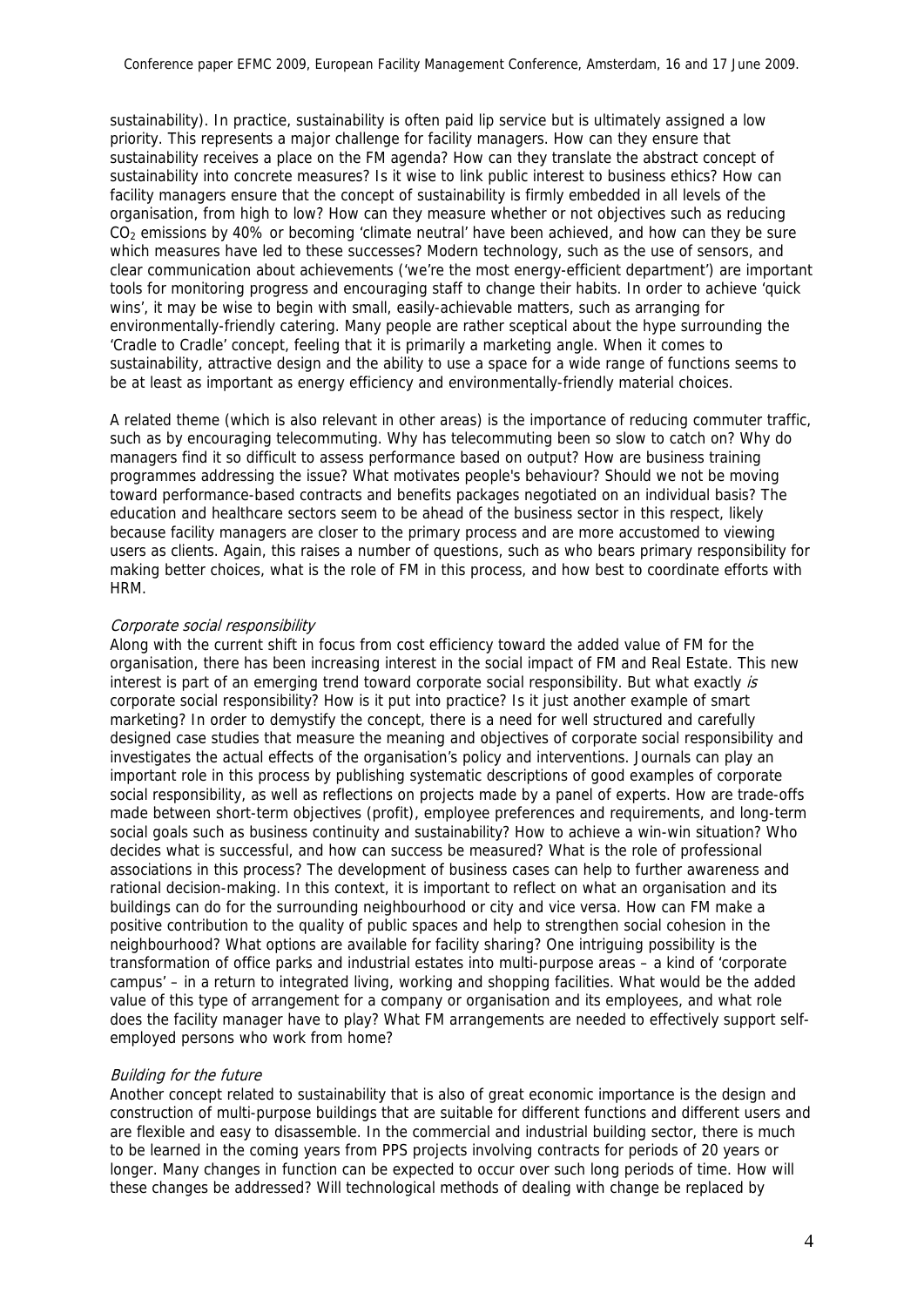behavioural measures? Building for the future also means taking greater account of the needs of young people, the so-called "Einstein generation". But what are those needs, and will they change as young people move on to new phases of their lives, gaining obligations and responsibilities? These questions are relevant in many areas. For example, what types of study and work habits will arise in the future? Will school buildings as we know them continue to exist? What is the role of e-learning in primary school, secondary school, and the world of higher education?

During the round-table discussions, many other topics arose in addition to those mentioned above:

- What effects will the aging of the populace have? Are modifications to existing buildings necessary? Who is responsible for making this decision: FM or HRM? What types of work habits do young people have? How, when and where do they want to work? What consequences does this have for office accommodations and for business processes? What is the best possible location and design for call centres and alarm centres, taking into consideration that they are often staffed by young people? What options are available for those who want to work from home?
- How can facility sharing and joint vacancy management allow different companies to optimise their housing situations?
- To what extent are employers responsible for facilitating telecommuting? Are our demands realistic? What are the ideal arrangements with regards to working hours and telecommuting, taking into account the potential for conflict between the needs and rights of employees and the expectations of customers?
- Is there a demand for a 24-hour economy? What are the associated benefits and risks? What is the ideal balance between work and personal life? How can companies ensure a healthy corporate culture with a good balance between business considerations and employee welfare and preferences?
- What is the ideal balance between risk reduction and risk-taking in order to explore new opportunities?
- What impact will integrated contract forms in the building sector have on FM? How can building design and construction be better integrated with the provision of services, and whose responsibility is this?
- **How to deal with the ever-growing problem of information overload? How to prevent managers** from making one-sided decisions on the basis of easily- measurable SMART information?
- How to ensure that long-term goals are given high priority? Which scenarios are possible, desirable and likely for the year 2015? What major trends will the future bring?

# **International Input from EFMC 2009 Research Symposium papers**

In order to prepare a discussion on the Future FM Research Agenda all authors submitting a research paper were asked to consider their subject in the light of this research agenda. The appendix of this paper summarizes all contributions of the authors. The appendix can be read as a tour d'horizon of questions, a description of possible connections of FM research to other fields and an explicit intention to go beyond what is routine. The findings have been used by the organizing committee to prepare a declaration of support to the 2015 Agenda by the conference participants and FM industry.

Again a number of different themes were unearthed, such as the added value of FM, economic effective implementation of FM, service performance, usability, workplace management and the effects on satisfaction and productivity, space management (m2, spatial lay-out, use of IT-tools), risks and controls and sustainability (energy-efficiency). Some researchers investigate common subjects in other areas than usual e.g. innovative workplaces in psychiatric clinics, shopping centers and industrial places, or life cycle thinking in developing countries. Furthermore we noticed a different focus on either a businesslike approach - with research issues such as the (economic) added value of FM, cost reduction and space optimization - or a more social-psychological approach. Examples of the latter are research into employee satisfaction and social networks. Going through the papers some clear lines of thought take shape.

# A broad societal view

Several authors emphasize the need for a broad societal perspective on FM. For example Wiegand, who works on enhancing service performance at remote distances, describes a long term perspective which goes beyond just a building, a user and FM operations: "The second road, which needs to and will keep us more and more engaged during the next 20 years, is the contribution of our work to solve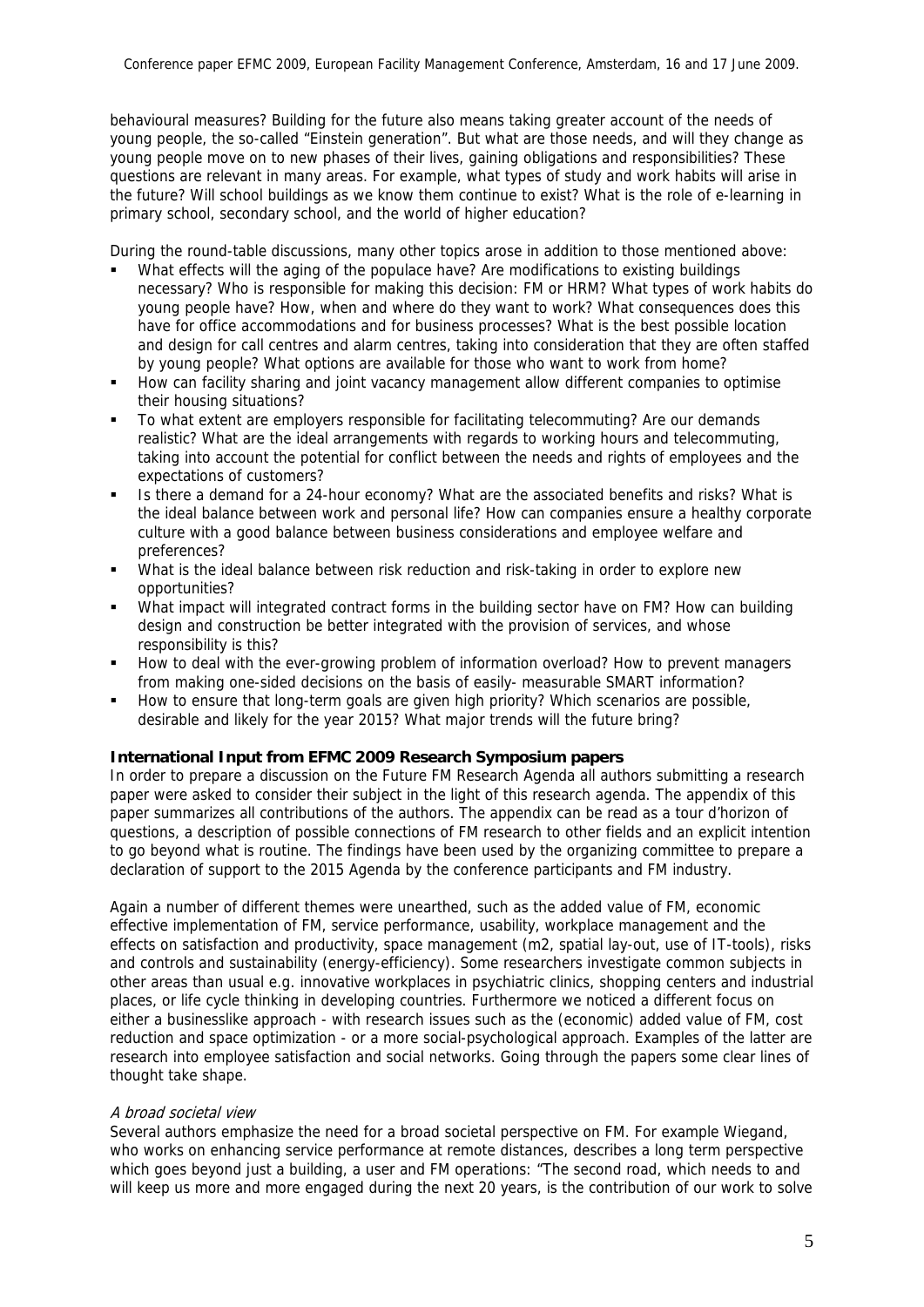the problems of society – or to put it differently of humanity – e.g. the climate change, the increase of disparity between urban agglomerations and rural areas, and the aging society in the developed countries." Pöyhönen, who studies shopping centers, postulates a similar statement:"The challenge is to link this research to sustainable development trends, policies and protocols". Le Roux describes his study on improving energy-efficiency in office buildings in the context of the knowledge "that the built environment is responsible for 40% of the final energy consumption and  $CO<sub>2</sub>$  emissions in the European Union." Jensen recognizes the importance of the broad view describing economical, social, spatial, environmental impacts in his FM Value Map. The same applies to Gersberg et al who point out that alternative workplace programs represent a very complex system of management approaches, work practices and activities, technology tools, and places.

Interesting in this context is the tantalizing observation by Price that "the dominant narrative of FM remains modernist and normative, rooted in environmental determinism". He uses a diagram of Jacqueline Vischer (Vischer 2008) with dominant perspectives of environmental determinism and social constructivism.



Gersberg integrates both views; with a wink at Churchill's famous statement we could say "first we shape our buildings and thereafter we use them to change culture".

# FM: a discipline and/or science?

A number of authors appear to look at FM from a scientific perspective acquiring understanding of FM as a phenomenon. Their main focus is on complex systems of people using buildings, whether shopping centres, hospitals or office buildings. Other authors probably come from an engineering background and focus on designing and creating tools to support FM processes and facility managers. They seem to be most interested in the application phase of science which is closely related to the improvement of daily FM routines in business processes and decision making. As Wiegand writes: "In any case facility management will remain a discipline, which is not a science itself, but applies findings of "supporting" sciences – in our case of mathematics and operation research".

Because FM is such a practical field an important question is in which way facility management is informed and directed by scientific knowledge. Three themes seem to arise from this year's EFMC research papers:

- Describing an inventory of options: "What is possible?" (Price)
- Delivering data, longitudinal and in depth or fast and continuously by using new measuring technologies such as sensors (Tolman and Parkkila)
- Delivering tools, "reference process descriptions (Bockstefl) or "generating new models, mathematical algorithms and IT technologies" (May).

What connects these worlds might be found in Arge's cry: "Until research and post-occupancy evaluations become an integrated part of practice, workplace concepts and buildings will continue to provide users with less physical, functional and psychological comfort than is necessary" - expressing the wish or belief 'that research results will cause better practice'. An interesting debate in this context is the discussion on "scientism":

"It could be argued that science, despite its *inherent provisional* nature, is increasingly treated as a belief that provides an unquestionable, all-encompassing, and guiding account of reality. Within the philosophy of science this is called *scientism* - that is roughly the idea that science alone is deemed to be capable of elucidating and resolving genuine and fundamental human concerns whereby all areas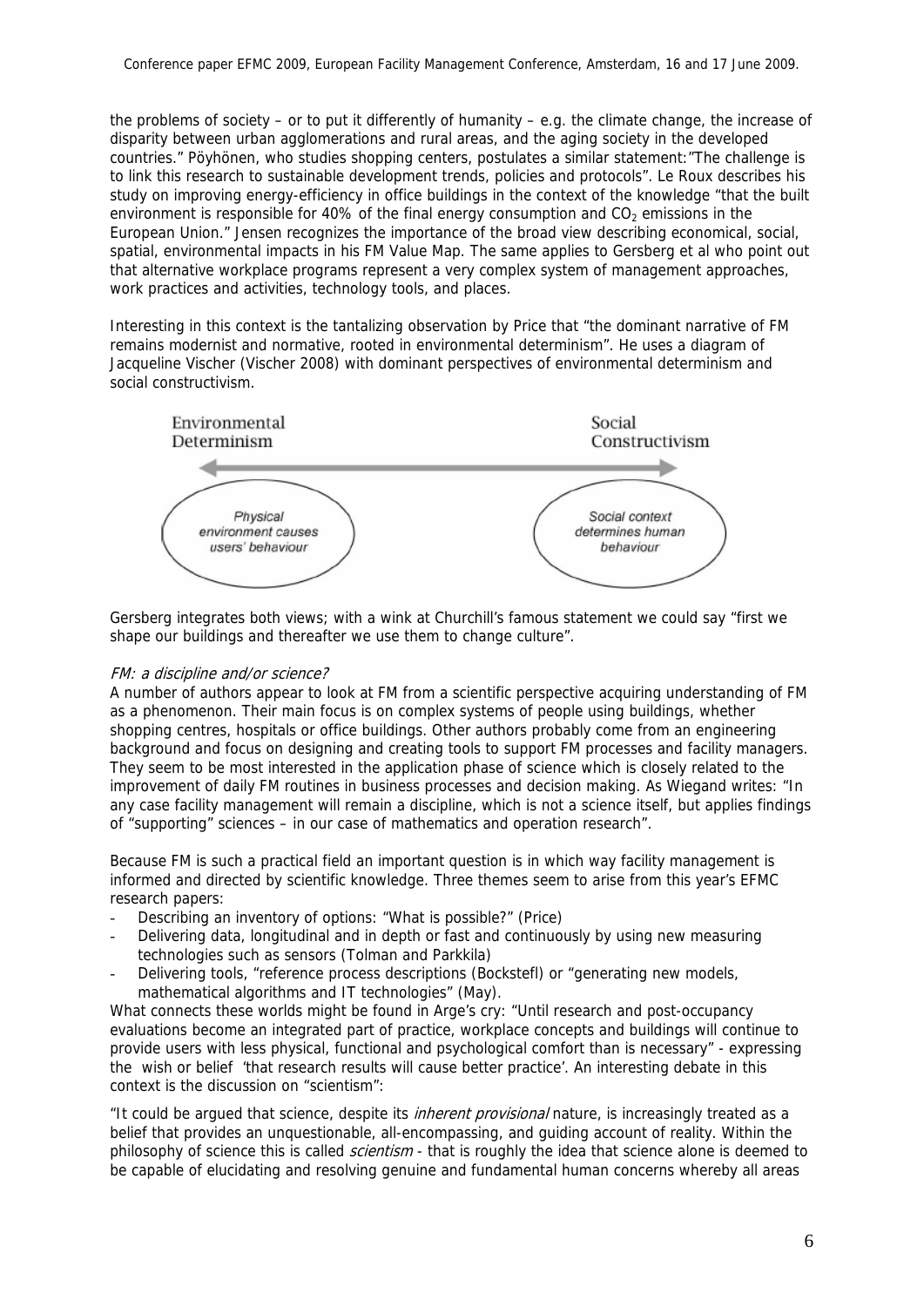of human life can be reduced to science (Stenmark, 2001; Haack, 2003). Scientism is amongst other things related to the issue of reductionism and its misrepresentations" (Hanekamp, Price et al 2009, to be published).

and

..."In academic research in facilities management, for instance, treatment of the methods used, data collection and limitations is still inadequate in not a few academic papers" (Ventovuori et al. 2007)... According to Ventovuori et al, "the authors had seldom justified their selection of research method. Furthermore, the reporting of the methods used was inadequate. Particularly the description of data collection was often missing. Additionally, most authors seem to avoid mentioning the limitations of their research". Ventovuori et al. further remark that many papers could have been developed into pure research papers by referring to the existing body of knowledge. Then again, they put forward the mitigating observation that 'this is characteristic of a completely new or emerging area of research.

We may conclude that FM research needs to show its research competences more explicitly and also to be more explicit about their own assumptions, research methods and limitations of the research. A lot could be learned from anthropologists always describing their own perspective. Extrapolative strengths and weaknesses, in other words, need to be on the viewscreen of FM researchers. Modern philosophy of science insights might be helpful here.

# **Reflections and conclusions**

As we have noticed before, most subjects in EFMC 2009 research papers are either related to understanding complex organizational systems or to *improving* organizational/business processes or decision making through tools and processes. Both are part of the FM research tradition: "FM research should respond to the need for real world, people-centred and action-oriented concepts and tools so that facility managers can act as "reflective practitioners" (quote Keith Alexander, EFMC 2008). According to our opinion FM researchers should not just "respond to the need for…" but actively partner with, educate and challenge those reflective practitioners" while at the same time answering the question whether to put energy in those practitioners that are not reflective at all but keep you busy asking the traditional 10 million dollar question "how do I increase performance while cutting the costs?" time and again.

Facilities can be seen as business resources serving organisational goals. Facilities act with other business resources in support of objectives and outcomes. The extensive literature on the resource based view (RBV) of the firm is concerned with the way in which the firm's current resource bundle shapes its future development (Lockett *et al.* 2009). In a comprehensive review of empirical research Newbert (2007) studied those resources (27 in number) in combination with capabilities (28 in number) and core competences (7 in number) - making up a heterogeneous mix of resources - and reports that 53% percent (!) of the papers he examined offered positive support of the link between resources (broadly defined) and performance. He also found that resource combinations and/or capabilities/competences are more likely to explain performance differences rather than single resources in isolation.

Lockett et al (2009) illustrate the value of the RBV theory with a list of practical insights:

- Managers need to understand what are the strengths and weaknesses of a firm. The internal characteristics of a firm are central to strategy formulation.
- The resource base of the firm is path dependent *i.e.* history matters.
- Managers need to be able to understand the functionality of their resources. Resources are defined by their usage.
- The resource base of the firm is continuously subject tot the processes of resource creation and decay
- Acquiring competitive advantage in a resources market is not possible in the absence of asymmetric information and/or co specialized resources with which you are going to augment the new resources

We assume that FM researchers adhere to most of these insights and are even happier when RBV theorists acknowledge the neglect of resource functionality. FM studies and specifically the usability studies seem to fill this gap because they study buildings and their effects from the perspective of the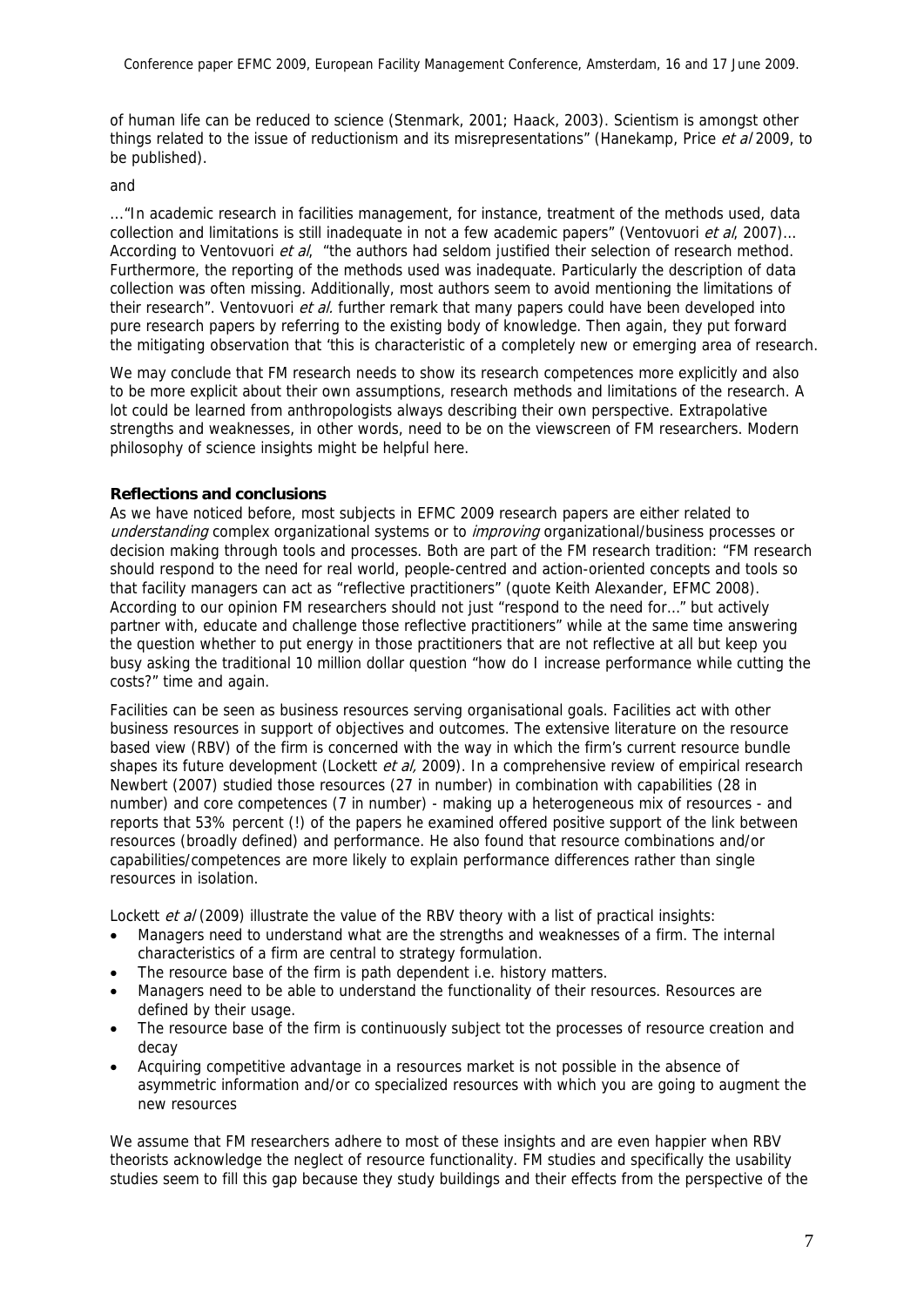built environment specialist (Alexander, 2008). Nevertheless, whether or not Newbert, Lockett, and others are on track in an empirical, methodological and philosophical sense is exactly the question one needs asking in the ongoing debate amongst experts.

FM studies might profit from the revival of attention for space and place studies in organizational and management sciences such as economy – inter alia the RBV approach - but also anthropology and geography. Usability studies (that focus in resources functionality, efficiency and effectiveness) should not just look at the building but at the complex interaction of all business resources and capabilities of the users. The claim that usability studies need more empirical attention could be worked out in a number of practical, theoretical and business relevant directions. What are the facts and figures of important and common KPI's like energy consumption and CO2 reduction? What is the impact of the use of the building and user behaviour? How can we create common and unambiguous output indicators taking into account that firms are heterogeneous? Which kinds of studies are needed to describe and explain the heterogeneity of resources and the subsequent (lack of) perceived added value?

Finally we may conclude that the contributions to EFMC 2009 and earlier conferences and views of people involved in the FM field produce a sheer diversity of topics that are worth to investigate. This indicates that the FM research agenda for the coming years will be highly differentiated. At the same time some priorities come across. Among the highest priorities fare the impact of FM on organisational performance, corporate social responsibility, the true meaning of sustainability and its relation with customers' needs and behaviour, and the role of FM training programmes when it comes to exploring and developing relevant social issues. An interesting challenge awaits EuroFM and the Research Network to identify national and international organisations that can implement this research agenda and to facilitate international co-operation. An important way of steering the research agenda is a clear agenda setting for EFMC 2010 and beyond. Hopefully the discussions in the Research Symposium and in the plenary sessions with the Research Symposium participants and participants of the Business Conference will help to find a limited number of issues that will be shared in a longitudinal research program in depth. Reflective capabilities therein need to be further advanced; a long-term approach seems the way forward.

# **References**

Alexander, K., 2008, Usbility: philosophy and concepts, EFMC 2008 Proceedings, Manchester.

Haack, S., 2003, Defending Science – Within Reason. Between Scientism and Cynicism. Prometheus Books, New York.

Hanekamp, J.C., Price, I., Pullen,W.R., Volker, L.(2009) **'**Evidence Based Reasoning in Management some basic notions and a response to Morrell', to be published

Lockett, A., Thompson, S. Morgenstern, U., 2009, 'The development of the resource based view of the firm: a critical appraisal'. International Journal of Management reviews, 11, 1: 9-28.

Newbert S.L., 2007, 'Empirical research on the resource bases view of the firm: an assessment and suggestions for the future'. Strategic Management Journal Vol 28, 121-146.

Ventovuori, T., Lehtonen, T., Salonen, A., Nenonen, S., 2007, 'A review and classification of academic research in facilities management'. Facilities, 25 (5/6): 227-237.

Vischer, Jacqueline C., 2008, 'Towards a user-centred theory of the built environment', Building Research & Information, 36:3, 231-240

\*)

The authors would like to acknowledge the Dutch umbrella organisation Facility Management Nederland for their financial support in organising the round-table workshops.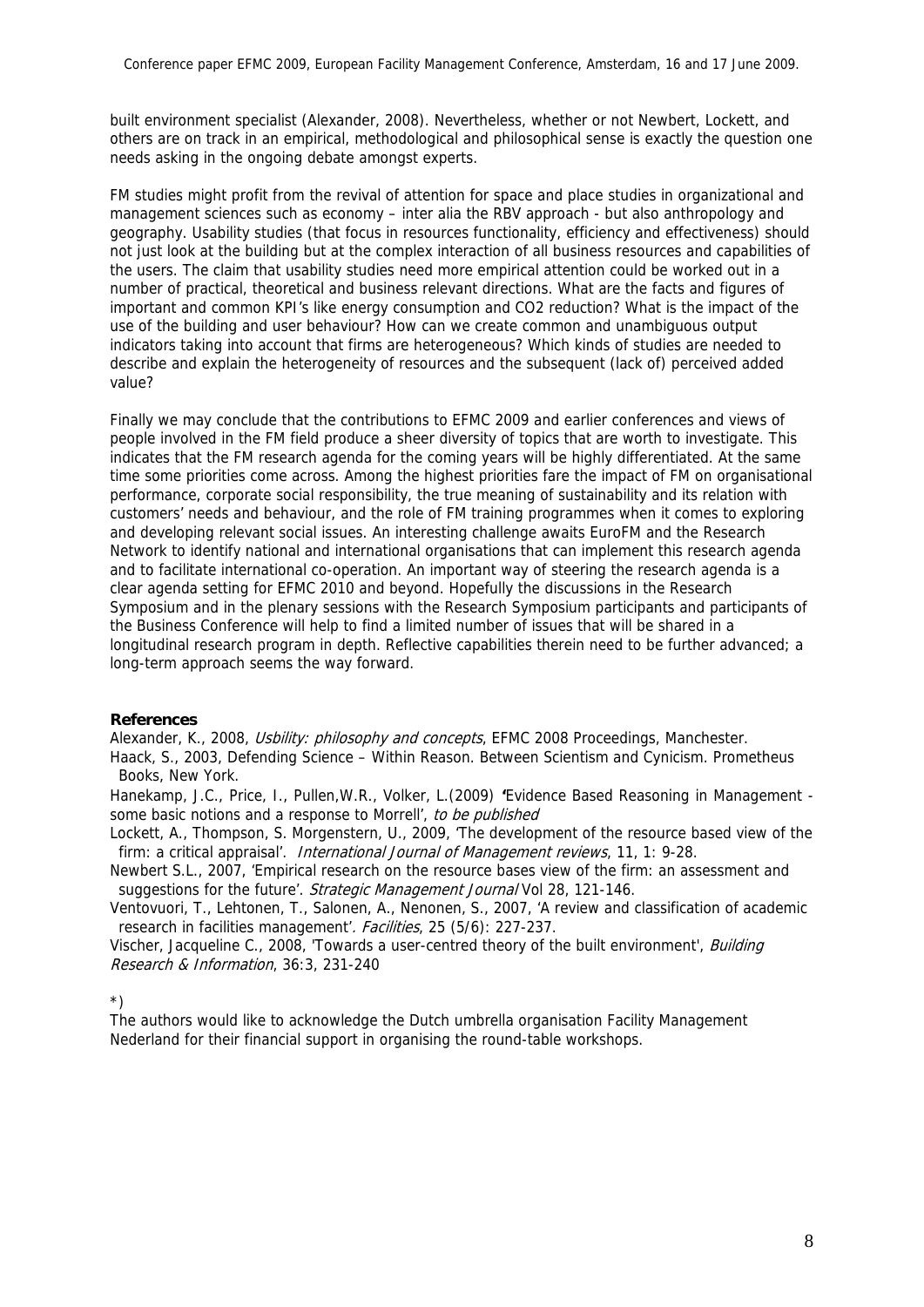# **Appendix: International input from EFMC 2009 Research Symposium papers**

This section presents the copied paragraphs on intentions of papers and considerations with regard to the future FM agenda. In order to develop our own thoughts for reflection, we analysed the research papers on shared challenges and underlying worldviews.

PRACTICAL POST-MODERNISM: FM AND SOCIALLY CONSTRUCTED REALITIES - Ilfryn Price, Ian Ellison and Rachel Macdonald; Facilities Management Graduate Centre, Sheffield Business School, UK

The authors argue that strategic FM should not engage with elaborate structural functional models of building service supply but with the socially constructed realities of organisations and their result. In brief its arguments are:

- 1. What differentiates, or should differentiate, FM from say building service provision is a concern for organisational purpose.
- 2. Organisations are, as the branch of organisational theory broadly captured as postmodernism has evidenced, social constructs although we subscribe to an, ontologically real, ecological interpretation of the same phenomena.
- 3. It follows that the research agenda for FM should include engagement with organisational discourses or narratives: conversations in a particular sense of the word that we will explain.

From the theoretical stance developed here new terms ('memes') compete to gain credence and usage in more general organisational conversation. FM is no exception. Around the turn of the millennium several other terms such as CREM or Infrastructure Management were being advocated as conveying something more strategic, less none core, than "merely managing the facility". Nowadays that trend seems to have diminished, but it has not gone away and UK policy guidance still gives priority to Asset Management as being where the big bucks are.

## Research Agenda

FM has managed to embrace all Nutt's (2000) four trails, but is still vulnerable to Grimshaw's (2003) operational paradox. There may be three alternative trails or conversations for FM research. Firstly it could retreat to post modern theory – critical intellectual commentary - without engaging with moving practice forward. Secondly it could continue to scrabble for crumbs from the table of practice. Models, theories and standards can result that may move building services engineering or maintenance practice forward, but FM as a whole will remain in a conversation for confirmation of non core status. A third trail, whether we label it evidence based or business critical will seek to engage with the cutting edge of practice and take the majority forward. Understanding the role and power of conversations to organisations and changing the physical reality in which those conversations occur should be part of such an agenda. It is a route to real, sector specific differences in what Facilities Management can deliver. What, in other words, is possible? In addition, to cite the helpful summary of an anonymous reviewer "understanding the power of conversations to organizations and the changing physical reality in which those conversations occur should be important perspectives for the forthcoming research agenda".

THEORETICAL MODEL DEMONSTRATING THE VALUE ADDING CONTRIBUTION OF FACILITIES MANAGEMENT - Per Anker Jensen Centre of Facilities Management – Realdania ResearchTechnical University of Denmark

The purpose of this paper is to present a conceptual framework - the FM Value Map - to understand and explain the different ways that FM can add value to a core business, and possibly to the surroundings. The research presented in this paper is planned to be continued in a new project at the Centre for Facilities Management – Realdania Research at the Technical University of Denmark. The project "FM Processes and Added Value" will include a master thesis and a PhD-study. The project will relate the external effects of FM with the internal processes. It is also planned to carry out a joint EuroFM research project on "The Added Value of FM" under the Research Network Group, in order to bring together researchers from different research environments who are engaged or interested in comparing and developing joint research activities on the added value of FM.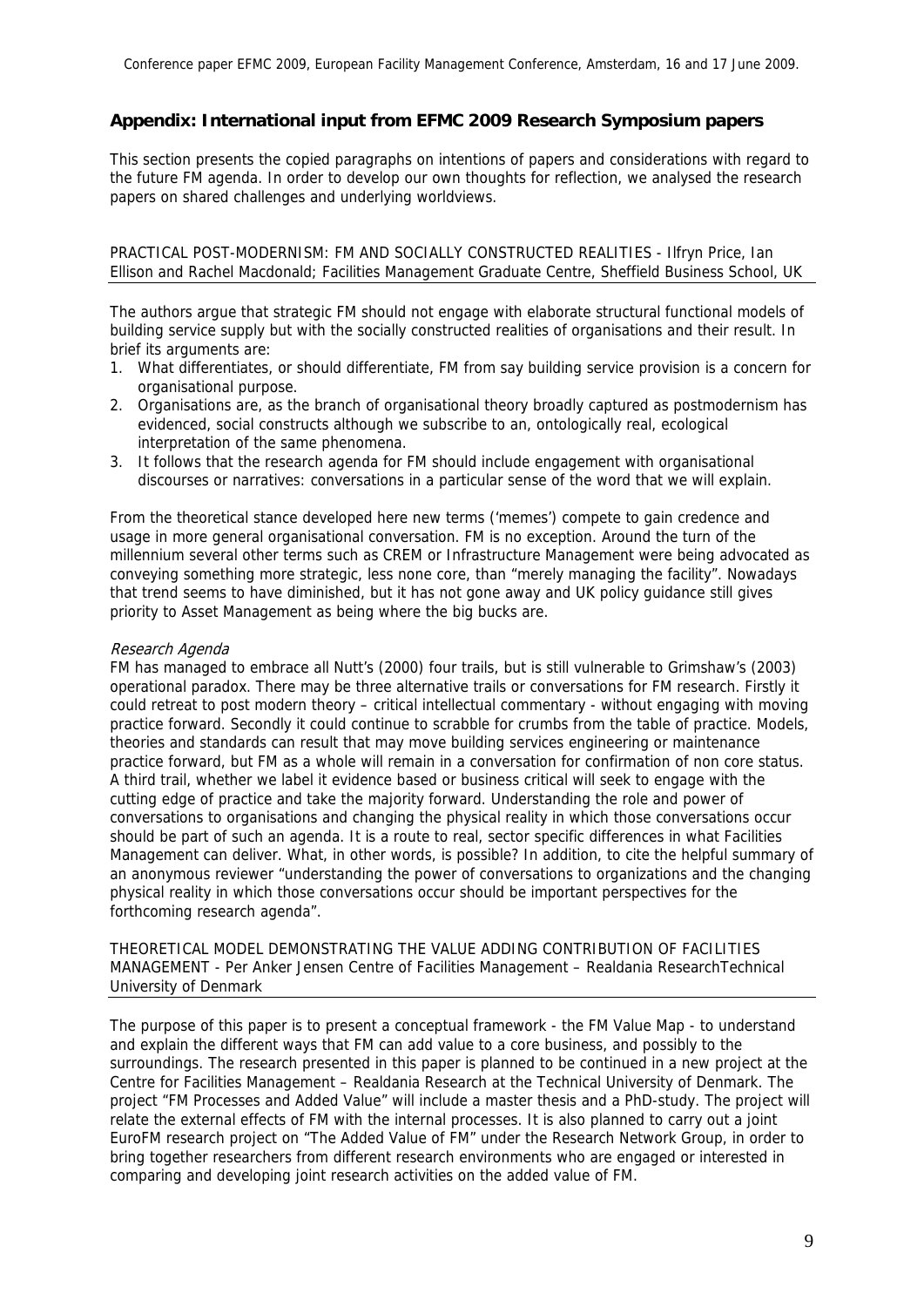The project will result in a EuroFM research publication. It is not necessarily the purpose to develop a common framework for studying the topic, but the project will bring together information about the different frameworks, which are applied, and investigate common grounds, reasons for differences, and possibilities for joint developments. The project participants will include researchers from Austria, Denmark, Finland, the Netherlands, Switzerland and UK.

#### Research agenda

Based on these new activities the topic of the added value of FM should be an essential part of the EuroFM research agenda for the coming years.

## DO INNOVATIVE WORKPLACE CONCEPTS WORK FOR PSYCHIATRIC CLINICS? - Kirstin Arge, Sintef Byggforsk, Norway

This paper presents the results of a post-occupancy evaluation (POE) of a new workplace concept for an out-patients psychiatric clinic for children and youth, with shared office space and rooms for treatment. The purpose of the paper is to highlight the need for research based practice and postoccupancy evaluations of buildings in use. Research has shown that innovative workplace concepts are supportive to collaboration, communication, knowledge exchange and co-learning in work, but are not supportive to individual concentration work. Despite this fact business practice proceeds to design and implement workplace concepts that are predominantly focussed on collaborative practises. Research based practice seems to be scarce in real estate and facilities management. Post-occupancy evaluations informing programming and design processes are scarce as well

#### Research agenda

There is a need for research and development comparing the effectiveness and efficiency of different workplace concepts, including cellular office concepts. A user-oriented approach addressing Vischer's (2008) three levels of comfort, physical, functional and psychological may be useful. Until research and post-occupancy evaluations become an integrated part of practice, workplace concepts and buildings will continue to provide users with less physical, functional and psychological comfort than is necessary.

USABILITY EVALUATION OF BUILDING PORTFOLIOS - Anne Kathrine Larssen, Norwegian University of Science and Technology and Multiconsult AS, OSLO

The objective of this paper is to contribute to the further development of theories and efficient methods for evaluating the effect of buildings on organizational effectiveness and the achievement of goals, primarily on a portfolio level.

# Research agenda

The approach for further research will be a closer study of typical objectives, activities and needs of different main organizational units in hospitals, in order to find more specific parameters. A challenge will be to identify the most important parameters for usability appraisal of hospitals, to find a reasonable balance between generic and context dependent ones, and a proper level of detailing. Furthermore we need to consider if and how the perspective of clinical pathways can be incorporated. It could be an advantage to be more specific about the consequences of poor scores in usability in the presentation of results. What are the kind of consequences, what is the extent? Can the hospital live with the consequences or not? More specific information about cause and consequences will be useful for making priorities and identifying the need for further analysis.

ENHANCING SERVICE PERFORMANCE AT REMOTE DESTINATIONS - Dietmar Wiegand, Štefan Emrich; Vienna University of Technology, Vienna, Austria

This paper presents the results of a study concerning the possibility to use a combination of existing methods for the optimization of work schedules and driving times for the delivery of FM-services to a widespread branch network.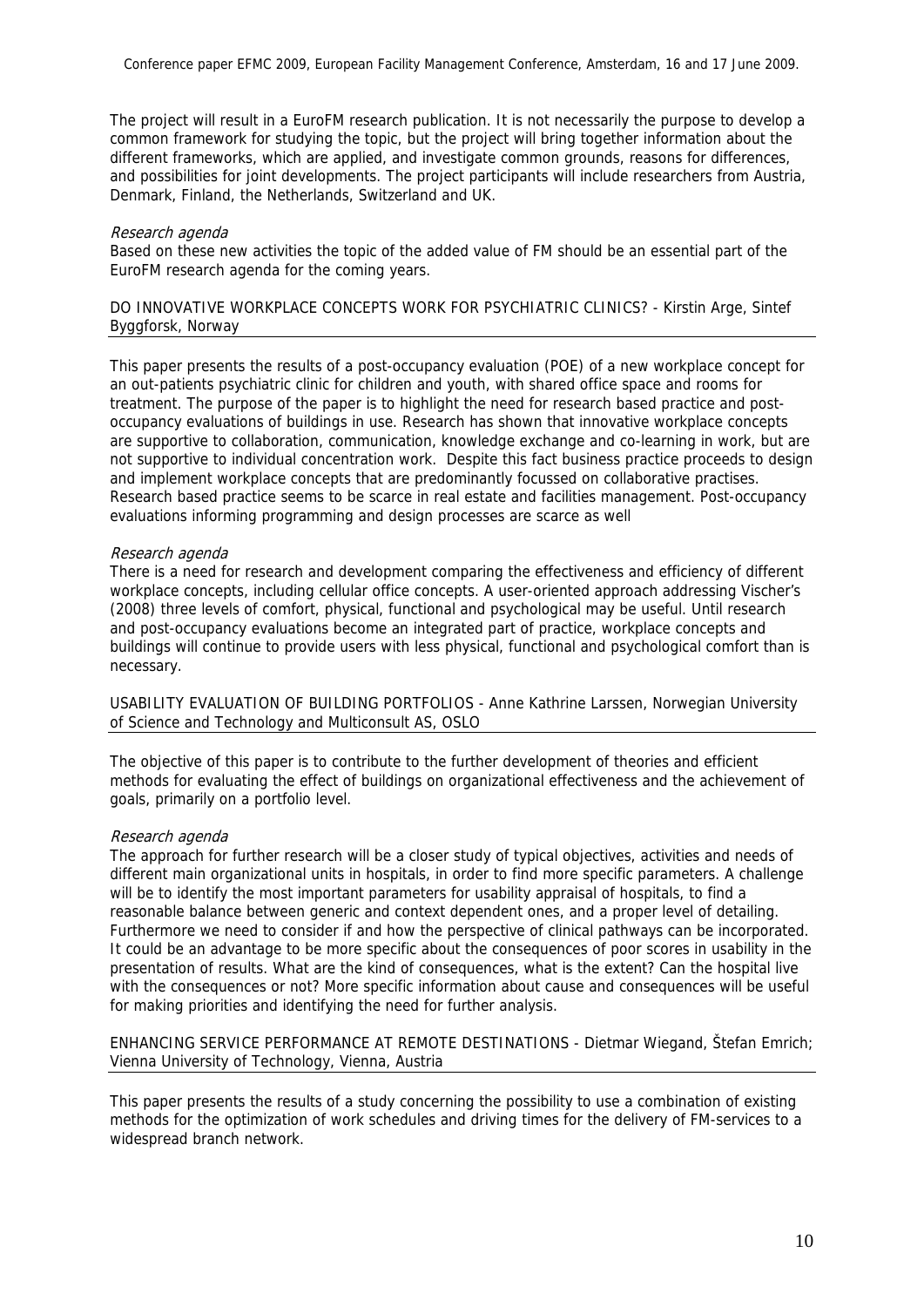## Research agenda

The presented approach for the optimization of the workflow- and workforce-management and the routing of facility service providers is within the intersection of two main research roads of facility management. One road, which mainly occupied us during the last 20 years, is improving the efficiency of FM and facility services performance, i.e. improving the contribution of FM research to the core business of clients and improving the business performance of the FM companies. The second road, which will keep us more and more engaged during the next 20 years, is the contribution of FM research to solve the problems of society i.e. humanity e.g. the climate change, the increase of disparity between urban agglomerations and rural areas, and the aging society in the developed countries. New methods for enhanced mobile services might contribute to the reduction of carbon emission, and reduce the effort and the costs for the maintenance of infrastructure in rural areas. The presented methods for enhanced mobile technical services might also be adapted to social services dealing with an aging society in the developed countries. In any case facility management will remain a discipline, which is not a science itself, but applies findings of "supporting" sciences – in our case of mathematics and operation research.

INDUSTRIAL SPACES AND PLACES - Anna-Liisa Lindholm, Suvi Nenonen, Helsinki University of Technology. Finland

The object of this paper is to identify and discuss the main differences between industrial and office facilities and to identify those characteristics of the production and service companies that mostly affect real estate and facilities decisions and practices. The paper aims to gain more understanding on the industrial space as the research object and identify the potential future research agendas.

#### Research agenda

The table below summarizes the existing and future perspectives for research about industrial spaces.

| Previous and current perspectives                | Future perspectives                           |
|--------------------------------------------------|-----------------------------------------------|
| Ergonomics                                       |                                               |
| Health and safety                                |                                               |
| Evolution of corporate real estate management as | Integrated support resources management       |
| support function                                 | Strategic approach                            |
|                                                  | Attractive workplaces                         |
| Computer aided processes for managing premises   | Digitalized process in industry and support   |
|                                                  | functions - new requirements for environments |
|                                                  | and processes                                 |
| Energy efficiency, waste management              | Corporate social responsibility               |
| Obsolete industrial properties                   | Buildings for people, attractive workplaces,  |
|                                                  | transparent industrial processes              |
| Urban development                                | Community planning                            |
| Refurbishment                                    | Mixed use and flexibility                     |

There is a need to indicate the added value of facilities management and corporate real estate management to core business. The perspective can be widening towards more integrated support functions and strategic approach. Clarification of facilities management processes in European level has been started but implications to industrial sector are needed. The workplace management and workplace design of attractive workplaces could be an inspiration for new kind of thinking of industrial places. Interesting questions are: How to adapt workplace management of physical and digital workplaces to industrial sector in order to create more attractive work environments? More frameworks and methods to develop industrial facilities in sustainable way from perspectives of environmental, social and economic responsibility are needed. Finally methods and scenarios for mixed use and flexibility are needed. The unused resource and innovations connected to multiuse of existing industrial facilities are challenging. This research agenda can provide a roadmap for managing the industrial places and changes differently than now.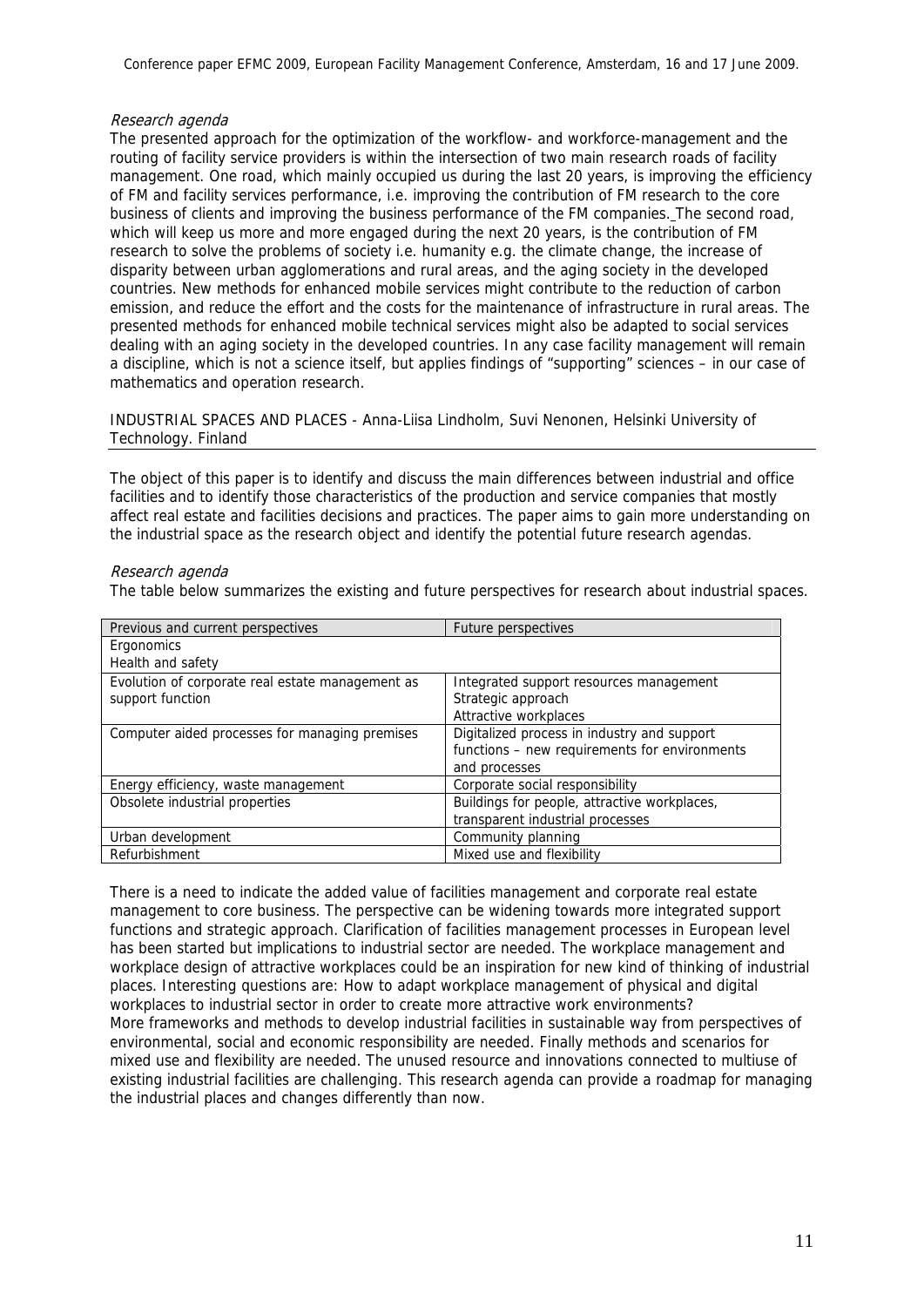#### THE OFFICE SATISFACTION – PERFORMANCE RELATIONSHIP: FACT OR ARTEFACT? - Lukas Windlinger, Institute of Facility Management, Zurich University of Applied Sciences Switzerland

The Purpose of this paper is to investigate the relationship between office satisfaction and individual performance conceptually and empirically.

# Research agenda

In order to establish a model of workplace effects and corresponding workplace management policies, theory-based measurements will gain in importance. "Studies that measure outcomes such as user satisfaction ipso facto pronounce on building quality: users feel positive about good-quality built space, whereas if they are 'dissatisfied' the place under study is not performing or has somehow failed. An effective user-centred theory needs to be clear about what is being measured when users are asked about their experience of the built environment." (Vischer, 2008 p. 235).

Research in FM may benefit from a more rigorous approach to measuring theoretical core concepts. This is a necessary condition for the development of valid models of workplace effects and relations that allow for appropriate generalisations. Such models are needed for further development of FM as a scientific and practical discipline. In order to reach this goal, research projects with truly interdisciplinary teams with building specialists and social scientists have to be built. In the light of the findings presented here, comparative analyses of office workplaces and office buildings can be considered a promising approach. In order to assess the relevant parameters, heterogeneity between European office cultures (cf. Van Meel et al., 2006) could be used as an opportunity for research.

MANAGING SUSTAINABLE PERFORMANCE IN FACILITIES - Anne Tolman, Tommi Parkkila VTT Technical Research Centre of Finland. Oulu Finland.

The paper is aimed at presenting the needs to monitor building performance and a description of tools for that purpose. The need arises mainly from the necessity to observe compliance, and to provide consistent performance to the clients of the spaces. As the future scenario for construction industry and facility management is that increasingly more the clients are actually purchasing the performance of the structures instead of the physical means for providing it, the material matters may rest with the contracting constructor for at least a definite period of time. The decision making of the operation phase then becomes an integrated part of the initial design and construction. This opens a new perspective for overall optimal life time management, and need of data from operation phase is emphasised. Furthermore, so far as the period of contracting has been limited to the duration of the construction process, the time dependant variations have been rather irrelevant. However, when operation period is taken under consideration, the changes on circumstances became more critical. This put more emphasis for the facility management to get accurate and timely information on the actual performance issues.

# Research agenda

PBB evaluations can and should be performed in a routine manner. In practice, evaluations are often made only as part of commissioning or shortly thereafter, or when there is a problem. In order for any measurement and evaluation to be truly meaningful, they should refer to explicit requirement levels against which they can be judged. The performance of a building has some physical factors that serve as principle indicators. For condition monitoring, temperature and humidity are key indicators, which are also major factors for performance evaluation. In the use phase, maintenance and energy consumption are the main cost components, and directly relate to user comfort and services. All these items can be objectively evaluated by sensor data. This requires proper sensors and measurement techniques. The emerging enabling technology will direct changes in the near future to include building occupants in control loops via information and distributed interfaces, to achieve demand responsive electricity management in buildings, to integrate building automation and information systems and by all this, empower the facility management with a powerful tool.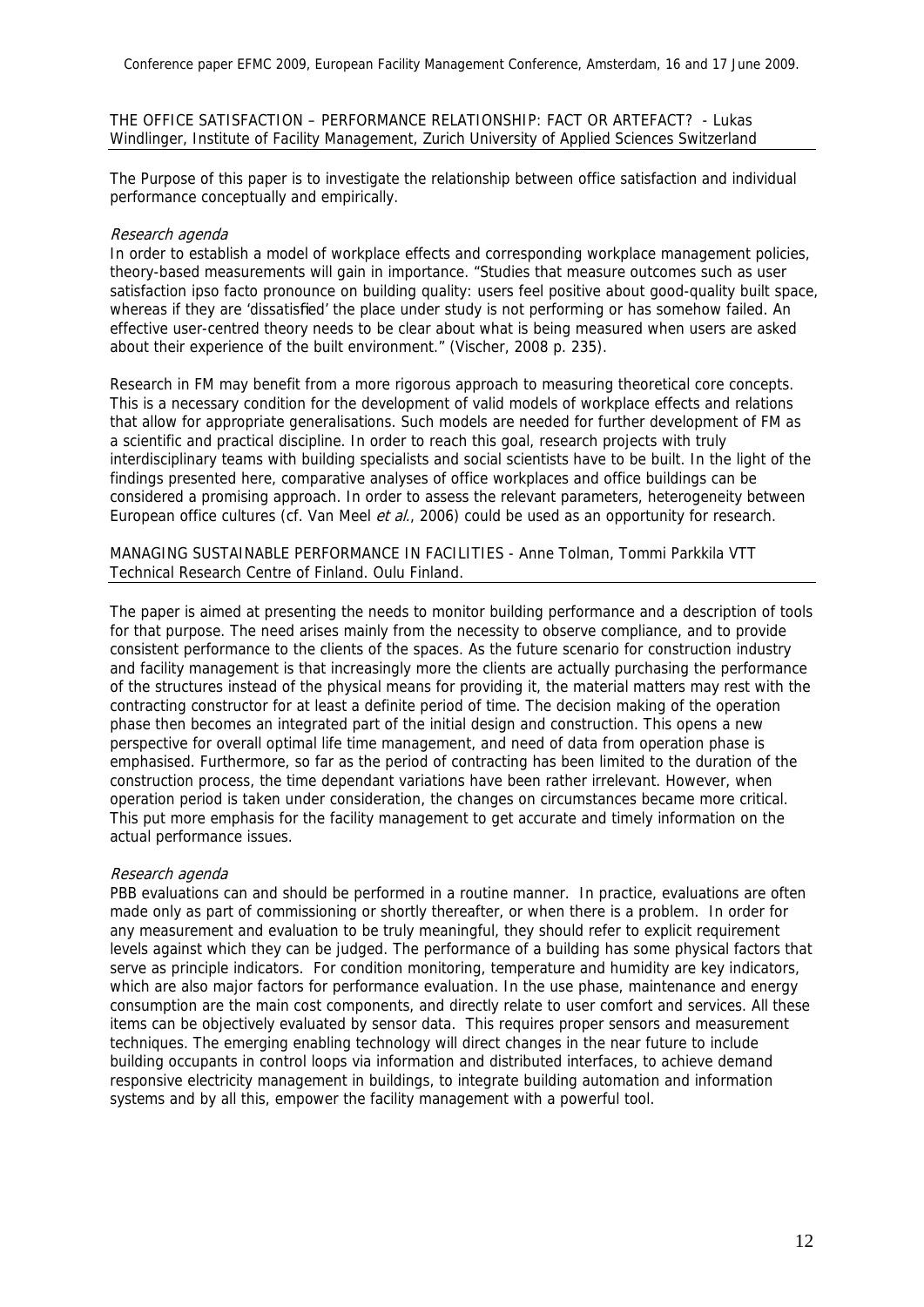STRATEGIC FACILITIES MANAGEMENT: A MOVE TOWARDS A SUSTAINABLE LIFE CYCLE BASED MODEL IN A DEVELOPING COUNTRY - F.O. Adejumo, Y.A. Adewunmi and M.M. Omirin. Department of Estate Management, Faculty of Environmental Sciences, University of Lagos, Akoka, Yaba, Nigeria.

This paper examines the current level of strategic FM thinking in a developing market and highlights training areas and pragmatic methods of sustainable life cycle costing needed to solve localized issues with the use of global knowledge.

# Research agenda

A strategic approach to FM and the use of life cycle costing is important in realizing organizations' goals. Globally there are new requirements for sustainable life cycle planning and management. Hence there is the need to develop the knowledge base in this area in theory and in practice. With the advent of globalization of professional practices, the developments that brought these requirements in advanced countries are at the door step of developing markets. Peculiar conditions in Nigeria and other developing countries make it imperative that appropriate models will be developed that take into consideration the challenges of operating within the local environment. This calls for further research into the use of LCC and reactions of practitioners to the lack of database, their non-usage of LCC in decision making, non consideration of long term implications of firms' decisions and risk evaluation. Also, there is need to ascertain the reasons why the strategic component was not emphasized in the use of life cycle costing.

RISKS AND CONTROLS IN FACILITY MANAGEMENT PROCESSES DURING THE REAL ESTATE UTILIZATION PHASE - Johannes Bockstefl, Alexander Redlein Vienna University of Technology, Center for Information and Facility Management (IFM), Austria

The purpose of this paper is to provide a methodology for facility managers in order to identify and tackle possible business risks during the real estate utilization phase. The paper documents the current status of the authors' research.

# Research agenda

Reference processes in facility management and managing risks and controls within these processes are an important topic for the FM research and action agenda 2015. The range of reference process models already developed should be enlarged and the existing process models should be detailed and further validated. Furthermore, the reference process models should be extended by valid risk and control tables as described in the paper. In addition, a validation of possible control activities regarding their efficiency in simulation and reality is an interesting topic for further research.

STRATEGIC SPACE OPTIMIZATION BY AN INNOVATIVE IT TECHNOLOGY - Michael May, University of Applied Sciences Berlin, Germany

The purpose of this paper is to present a new methodology to optimize the space utilization in large organizations in a highly automated manner. Space allocation is a tedious work and great challenge for the FM with considerable economic impact on the entire organization. The inherent mathematical problem in the task is the Quadratic Assignment Problem known as one of the most intricate discrete mathematical problems. To date, there are no known algorithms that solve these kinds of optimization problems in an efficient way. The paper presents a novel approach towards automating this difficult assignment process and its application to real world examples.

# Research agenda

As a major contribution of this research to the future European research agenda in FM the authors stress the necessary revolution of current IT based information systems in FM to real decision support systems especially from a strategic viewpoint. This requires a serious effort in generating new models, mathematical algorithms and IT technologies which are already in place in other industries like microelectronics and manufacturing. Also a new quality of data management and systems integration in FM is necessary.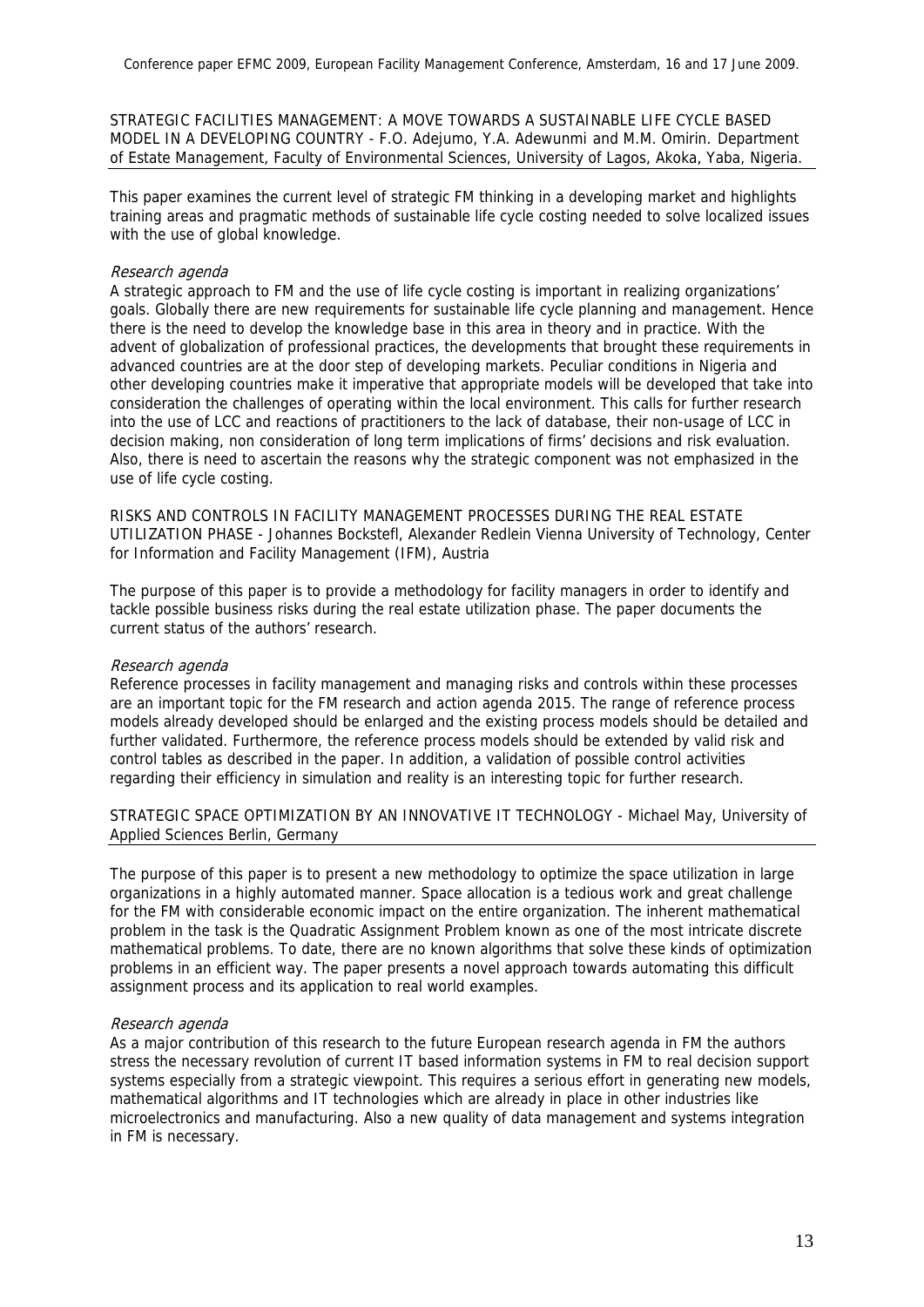THE IMPACT OF SPATIAL LOCATION ON SOCIAL POSITION – A CASE STUDY OF A FINNISH COMPANY'S REGIONAL OFFICE - Nils Gersberg, Suvi Nenonen Helsinki University of Technology, Helsinki Finland

Anecdotic evidence holds that the spatial work environment effects organizational performance both positively and negatively. The present study tries to overcome this shortcoming in evidence by investigating the relationship between the physical work environment and the social (i.e. collaborative) interaction in a knowledge work setting.

## Research agenda

The contribution of this research to the future research agenda lies primarily in its exploration of the combination of visual graph analysis measures with those of social networks. However, more research is needed to verify the compatibility and explanatory power of the combination of those two methods for research concerned with the physical and the social spaces in office buildings. With regard to business practice the outcome of the current and similar studies has the possibility to analyse a given space with regard to the 'fit' with the informal organizational structure. Office designs thus could either be tailored to a specific social structure of an organization, or, as the extension to this study will attempt to research, potentially be used to actively shape and alter existing social structures through the imposition of a specific physical environment.

THE KNOWLEDGE WORKPLACE – SEARCHING FOR DATA ON USE OF OPEN PLAN OFFICES - Siri Hunnes Blakstad, Norwegian University of Science and Technology, Morten Hatling, Arne Lindseth Bygdås, SINTEF Technology and Society

Both management and workplace-literature suggest that companies can use office design and information and communication technologies as tools for strategic development. The main goal is to give better support to their core work-processes to enhance performance. Even though normative knowledge and theories about office design advocate that open plan offices enhance learning and knowledge sharing, the evidence of this has so far been limited and anecdotal, with relatively little empirical evidence. In the research and development project "The Knowledge Workplace" 2003- 2006 the authors and their research team worked with almost 20 Norwegian companies to develop methods for workplace design, with focus on organizational development, knowledge production, and knowledge sharing. This paper presents some of the findings from the surveys and interviews.

# Research agenda

The presented study suggests that more open offices support collective work on expense of individual self-assessed productivity. But the study did not enable a more nuanced description of workplace typologies or to access the spatial and functional quality of the workplace as such. The study includes only knowledge workers in open plan offices. They have all been through a relocation which involved discussions about use and practise in the new office. More data are needed to provide a deeper understanding of the relation between work and place. For the future research agenda, the authors suggest empirical studies of knowledge workers in a variety of office layouts, combined with a nuanced classification of the different office layouts and organizational contexts, as well as description of work-styles and work-processes. These studies should combine both qualitative and quantitative methods, and investigate individual as well as collective measures of performance. Only in this way FM research may succeed in establishing more solid evidence of the workplace as enabler and disabler of knowledge work performance.

ECONOMIC EFFECTIVE IMPLEMENTATION OF FM – Friedrich Sustr, Alexander Redlein, IFM/Vienna University of Technology, Austria

This study investigates the question how far facility management is able to improve the performance of a company and to reduce the costs for the use of the building. Is this affect measurable and is the facility management the right tool, as the other used common business tools? The hypothesis is to get a general approach of all cited results concerning the saving in connection of the use of a Facility Management Department. The focus is on corporate affiliation, age of employee an years of experience in FM profession. The data collected could neither prove nor disprove the hypothesis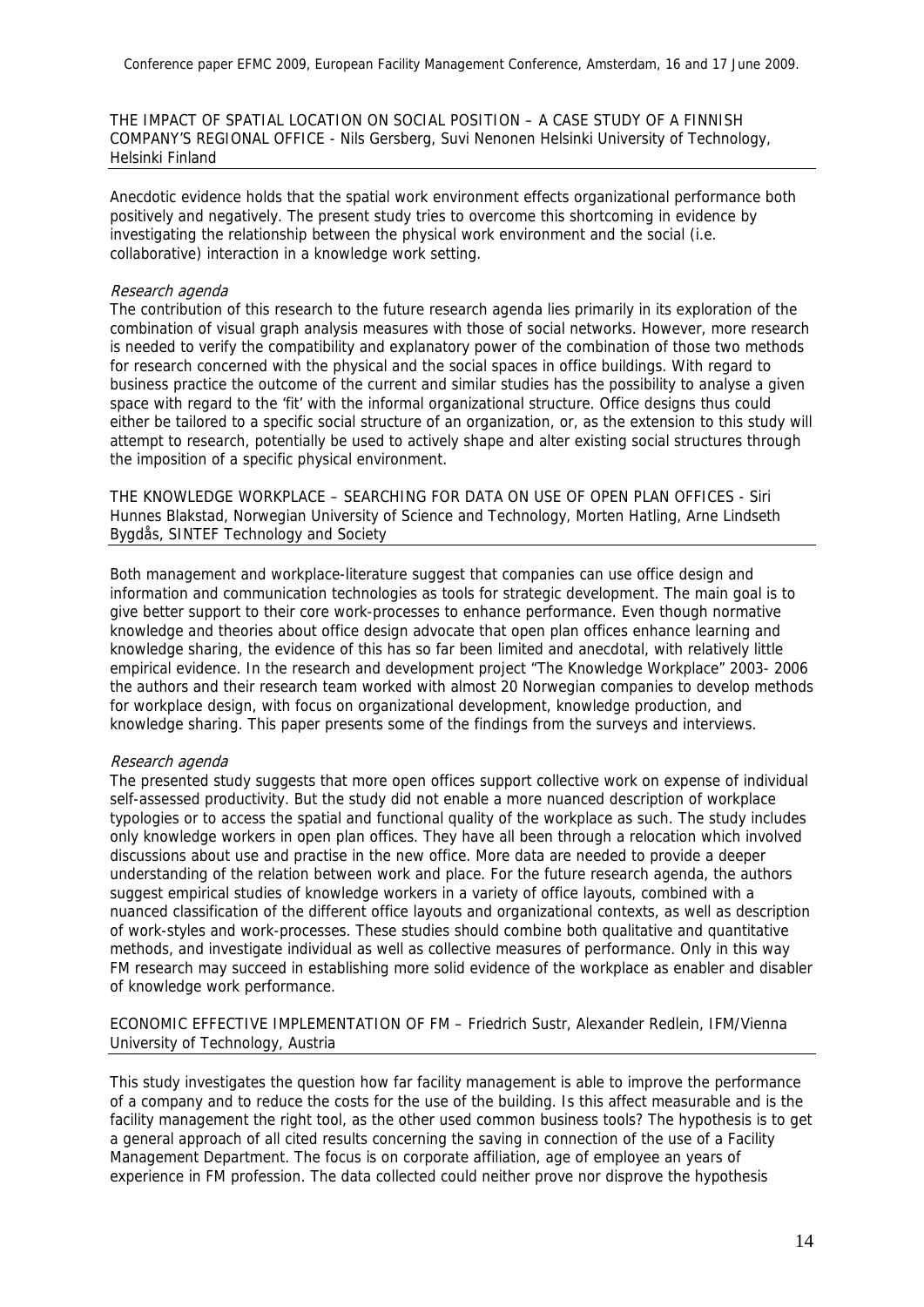# Research agenda

The second phase of this study will include a qualitative extended ex post office analysis of the existing profit statements and balance sheets. This should provide more detailed data. Additional expert interviews will also take place and hypotheses will be established. The third part – the questionnaire 2008 – will be used to validate the hypotheses. New statistical models describing the influence of parameters on the efficiency of FM will be created. Parallel to this research in the Austrian FM Market, the IFM Institute has done the same standardized questionnaires in Germany, Bulgaria, and Turkey. Several additional contacts have been established to bilateral cooperation for using this standardized questionnaire. All countries will be invited for cooperation.

TOWARDS IMPROVING ENERGY-EFFICIENCY IN OFFICE BUILDINGS; A CASE STUDY ON THE AFFECTS OF TECHNICAL OPTIMIZATION AND AUGMENTED USER-SOPHISTICATION - Pieter C. Le Roux and Karel Dekker, Center for People and Buildings Delft, Netherlands

The study aimed to determine the effectiveness of various predefined measures and scenario developments in ensuring greater energy-efficiency of existing office buildings including the effects of user-involvement. The combined positive effects of technical measures and user-sophistication on reducing energy consumption in existing buildings provide an evidence-based management approach to the formulation and implementation of measures to improve the energy-efficiency of entire property portfolios.

# Research agenda

The reciprocity between optimized technical building management and control systems and userbehaviour has been undeniably proved by this study. However, the effects of energy saving packages, anticipated scenario developments and augmented user sophistication through influence on user behaviour are highly case-specific. Generalization of the simulated effects for a specific combination of building characteristics and user-sophistication may not be applicable to different environments and user-group. The quantified evidence resulting from this study supports the need for considering the role of user-involvement in reducing energy consumption in buildings, while simultaneously emphasizing the need for further research in this field.

ALTERNATIVE WORKPLACE PROGRAMS – A MAPPING OF THE CURRENT STATE - Nils Gersberg, Helsinki University of Technology, Finland; Joe Aki Ouye, New Ways of Working Network, USA and Suvi Nenonen, Helsinki University of Technology, Finland

Facility Managers constantly strive to enhance the efficiency of their contribution to the core business. Alternative workplace programs as a means to this end have been a hot topic among Facility Mangers for quite some time. However, there is no assessment of the current situation of deployed alternative workplace solutions. This study investigates the current state of alternative workplace programs among 32 companies from the USA, Finland and Germany. The results remind us that alternative workplace programs are complex. They are not just about space but about changing how and where we work i.e. "a new order of things". The very complex system of management approaches, work practices and activities, technology tools, and places must be changed symbiotically and some of them are very resistant to change.

# Research agenda

Future research around alternative workplace programs could focus on gathering more information about the best practice cases: what is done, how and which were the critical success factors in large alternative workplace programs? The role models are needed and the approach is multidisciplinary. The interesting perspective is also to conduct a follow up study based on the survey presented in the paper. The benchmarking data gathered annually is providing perspectives that are of interest both for the industry and science.